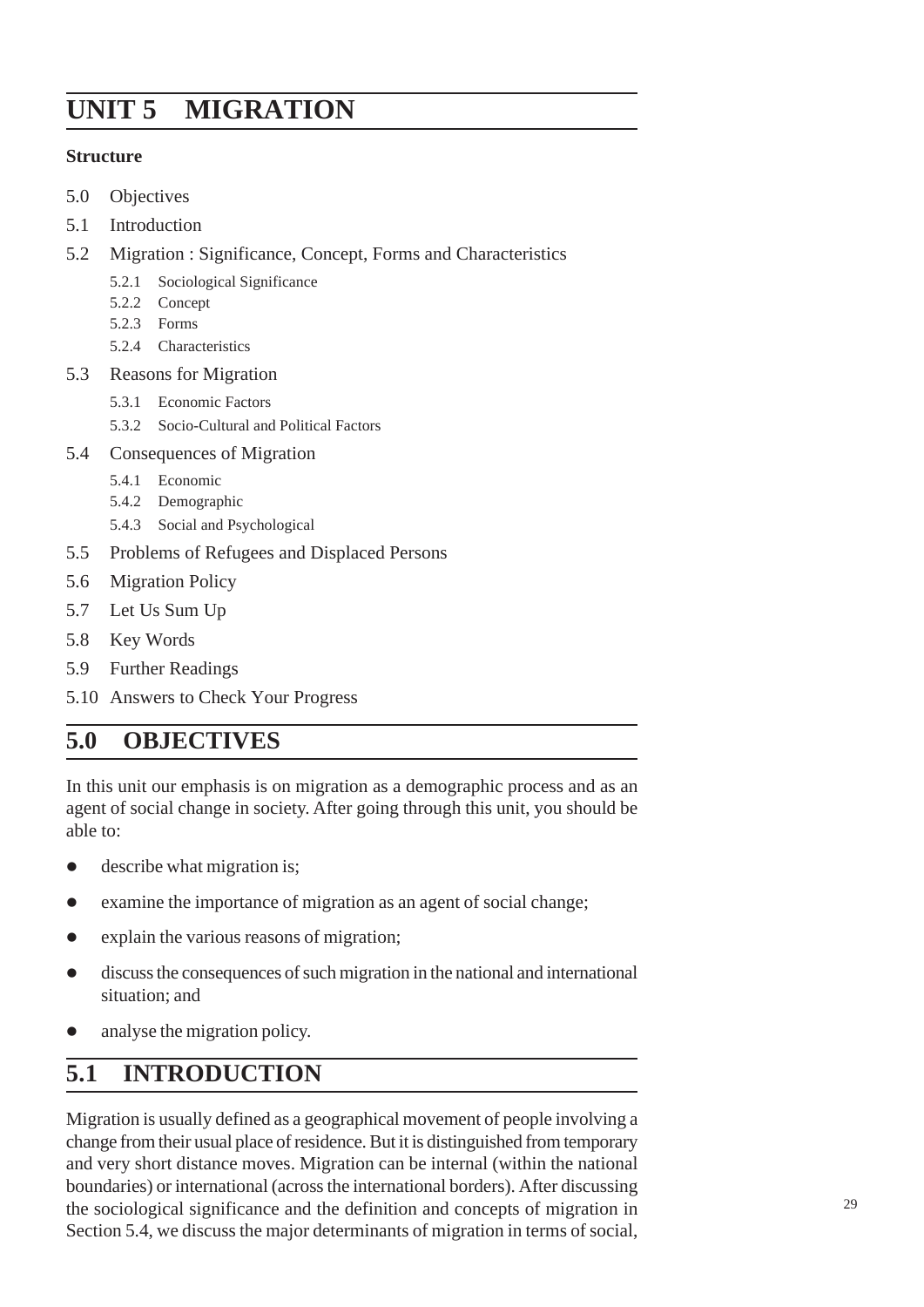**Structure in Tranistion – I**

economic, psychological, political and religious factors. Types of migration, like rural and urban, as well as voluntary or involuntary migration are explained in Section 5.5. What consequences follow when people move to different places whithin the national boundaries or across the national boundaries are discussed in Section 5.6. Section 5.7 highlights the problems of the refugees and displaced persons in national and international situations. Section 5.8 of the unit deals with national and international policy on migration and future trends in migration.

## **5.2 MIGRATION : SIGNIFICANCE, CONCEPT, FORMS AND CHARACTERISTICS**

In this section, we shall be introducing to you the various aspects of sociological significance and characteristics of migration. Let us begin with its significance.

## **5.2.1 Sociological Significance**

Migration is the third component of population change, the other two being mortality and fertility, studied in Unit 4 of this block. However, migration is different from the other two processes, namely, mortality and fertility in the sense that it is not a biological factor like the other two, which operate in a biological framework, though influenced by social, cultural and economic factors. Migration is influenced by the wishes of persons involved. Usually each migratory movement is deliberately made, though in exceptional cases this may not hold true. Thus migration is a response of human organisms to economic, social and demographic forces in the environment.

The study of migration occupies an important place in population studies, because, along with fertility and mortality, it determines the size and rate of population growth as well as its structure and characteristics. Migration also plays an important role in the distribution of the population of any country, and determines the growth of labour force in any area. Migration is thus an important symptom of social change in society.

## **5.2.2 Concepts**

In a layman's language, the world 'migration' refers to the movements of the people from one place to another. According to Demographic Dictionary, "migration is a form of geographical mobility or spatial mobility between one geographical unit and another, generally involving a change in residence from the place of origin or place of departure to the place of destination or place of arrival." Such migration is called permanent migration, and should be distinguished from other forms of movement, which do not involve a permanent change of residence. Everett Lee, a well known demographer, defines migration broadly "as a permanent or semi-permanent change of residence". No restriction is placed upon the distance of the move or upon the voluntary and involuntary nature of the act. Migration, according to Eisenstadt, refers to "the physical transition of an individual or a group from one society to another. This transition usually involves abandoning one social-setting and entering another and different one." Mangalam also stresses the permanent shifting of people in his definition and considers migration as a relatively permanent moving away of a collectivity, called the migrants, from one geographical location to another.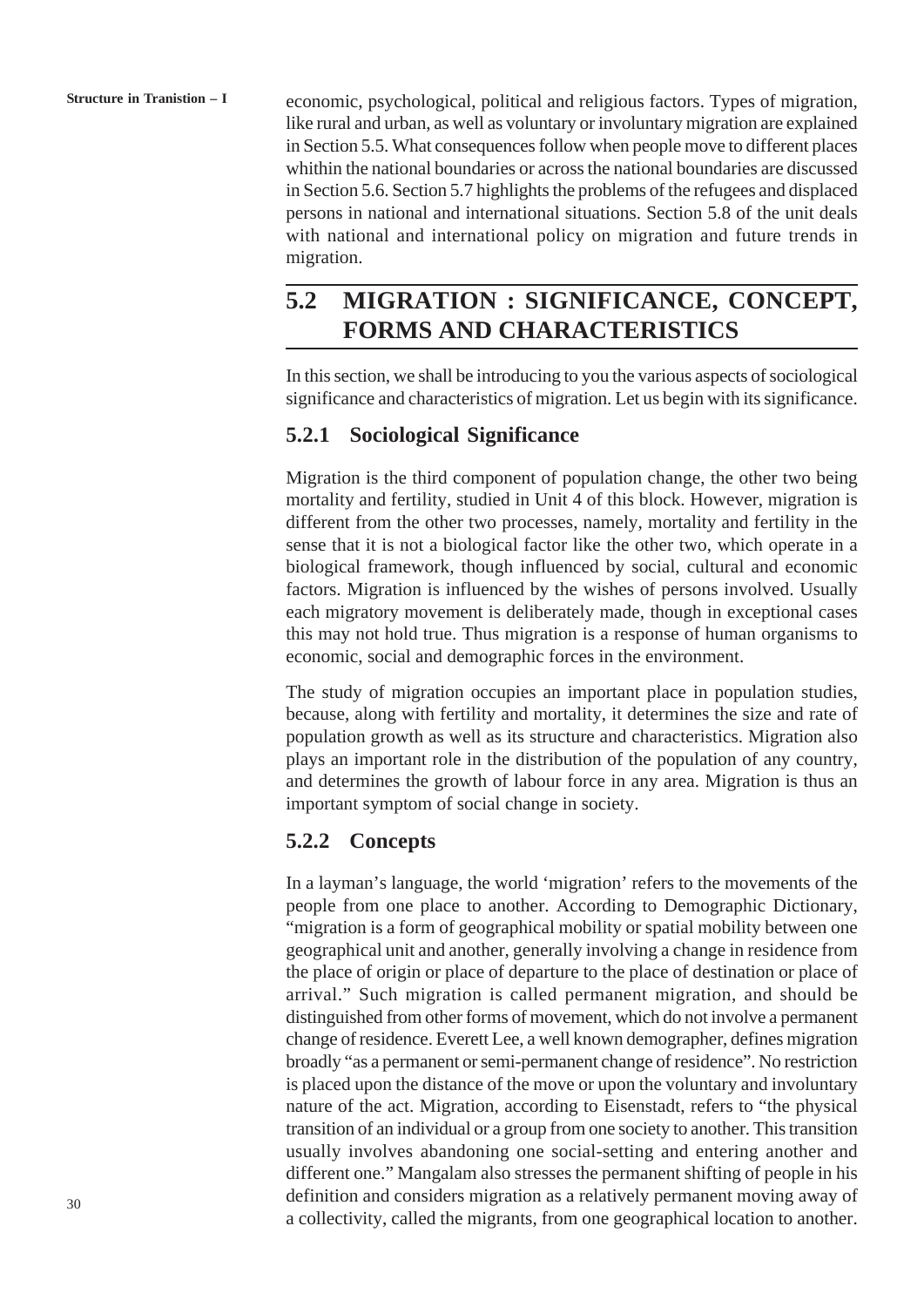**Migration**

It is preceded by decision-making on the part of the migrants. They weigh and consider sets of values in two comparative situations, resulting in changes in the interactional system of the migrants. Holiday trips or sailor's occupations are not included in it. Mehta, in his study of Rajasthan, treats migration as an act of movement or spatial mobility.

A perusal of all these definitions indicates that almost all scholars emphasise time and space, and define migration as a movement from one place to another, permanently or semi-permanently. In brief, when a person leaves his native place or village, comes to an urban area, takes up a job, and starts living there, he is known as a migrant and his move is referred to as migration.

### **5.2.3 Forms**

People may move within a country between different states or between different districts of the same state or they may move between different countries. Therefore, different terms are used for internal and external migration. Internal migration refers to migration from one place to another with a country, while external migration or international migration refers to migration from one country to another.

- a) **Immigration and Emigration** : 'Immigration' refers to migration into a country from another country and 'emigration' refers to migration out of the country. These terms are used only in connection with international migration. For example migrants leaving India to settle down in the United States or Canada are immigrants to the United States or Canada and emigrants from India.
- b) **Inmigration and Outmigration** : These are used only in connection with internal migration. 'Inmigration' refers to migration into a particular area while 'outmigration' refers to movements out of a particular area. Thus, migrants who come from Bihar or Uttar Pradesh to Punjab are considered to be immigrants for Punjab and outmigrants for Bihar and Uttar Pradesh. The term 'inmigration' is used with reference to the area of destination of the migrants and the term 'outmigration' is used with reference to the area of origin or place of departure of the migrant.

The main forms of migration can be summarised in a chart.



There are three important sources of information on internal migration in a country. These are national census, population registers and sample surveys. In India, the most important sources of data on internal migration are national census and sample surveys.

c) **Forms of Internal Migration in India** : Information on migration for India, as a whole, and its different parts is obtained through the use of the Census. Better and more detailed questions have been asked in recent census counts. They show improvements in the studies on migration.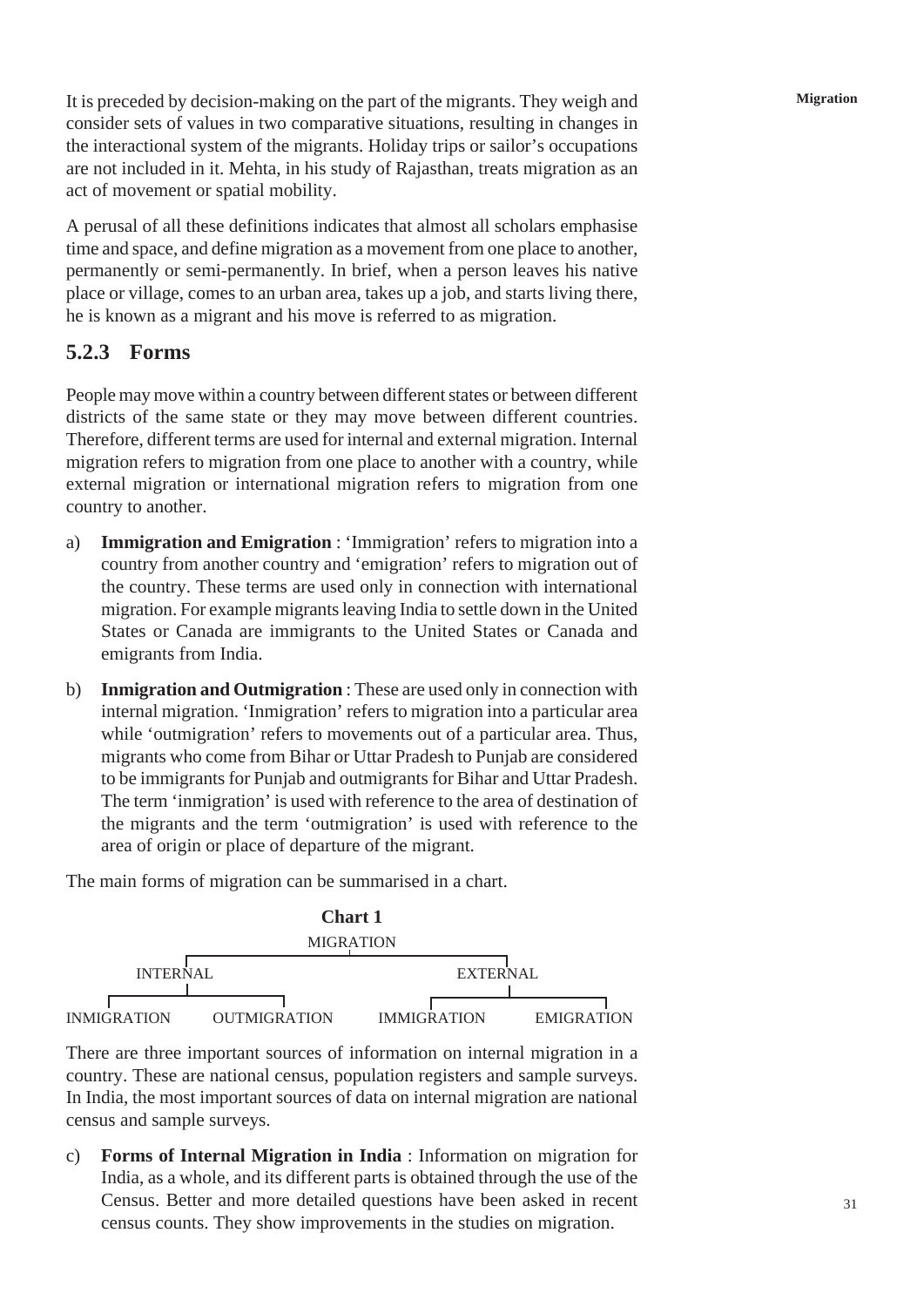**Structure in Tranistion – I** Indian census gives information regarding migration streams made from 'birth place' statistics from 1872 onwards. However, in 1961, the birth place was classified as rural or urban, and put into four categories of space migration (i) within the district of enumeration, (ii) outside the district but within the state of enumeration, (iii) outside the state of enumeration, i.e., inter-state, and (iv) outside India. The 1971 Census defined these statistics by including a question on place of last residence, and 1981 Census included a question on reasons for migration.

> In India, the migrants are classified into four migration streams, namely, **rural to rural, rural to urban, urban to urban and urban to rural**. Rural to rural migration has formed the dominant migration stream since 1961. There have been substantial increases in the proportion of rural to urban, and urban to urban migration with the passage of time. Another important point is that the proportion of the females is much higher in rural to rural migration, while in the other three streams the proportion of the males is comparatively much higher. This is simply because the females change their residence on getting married, and new places could be in the neighbouring districts.

> Researchers have, from time to time, suggested various types of migration while taking into account space, time, volume and direction. On the basis of space, there are four important streams of internal migration. These are:

- i) Rural to rural
- ii) Rural to urban
- iii) Urban to urban
- iv) Urban to rural

Indian census gives this fourfold typology. However, in some developed and highly urbanised countries there have also been migrations from cities to the suburbs.

The relative size and importance of these migration streams may vary from country to country. In some countries, rural to rural migration is the dominant type of migration, while in others it is rural to urban and yet in many others the highest proportion of migrants are found in urban to urban migration. In India, as stated earlier, rural to rural migration formed the dominant migration stream in the 1961, 1971, 1991 and 2001Census. However, there have been substantial increases in the proportion of rural to urban and urban to urban migration with the passage of time, the increase being much more during the decades of 1970s, 1980s and 1990s than of the 1960s. However the dominant form of internal migration in the country is rural to rural. In all other streams (rural to urban, urban to urban and urban to rural) there is dominance of rural to urban migration among the males could be due to better developed agriculture in certain states and districts, which may attract migrants from other parts of the country. Development of industries in certain states or cities may be another important factor in rural to urban migration. Rural to rural migration is mostly dominated by the females. The female migration is largely sequential to marriage, because it is a Hindu custom to take brides from another village (village exogamy). According to the National Sample Survey, more than 46 per cent migration to urban areas is also caused by marriage. The custom of women returning to urban areas is also caused by marriage. The custom of women returning to her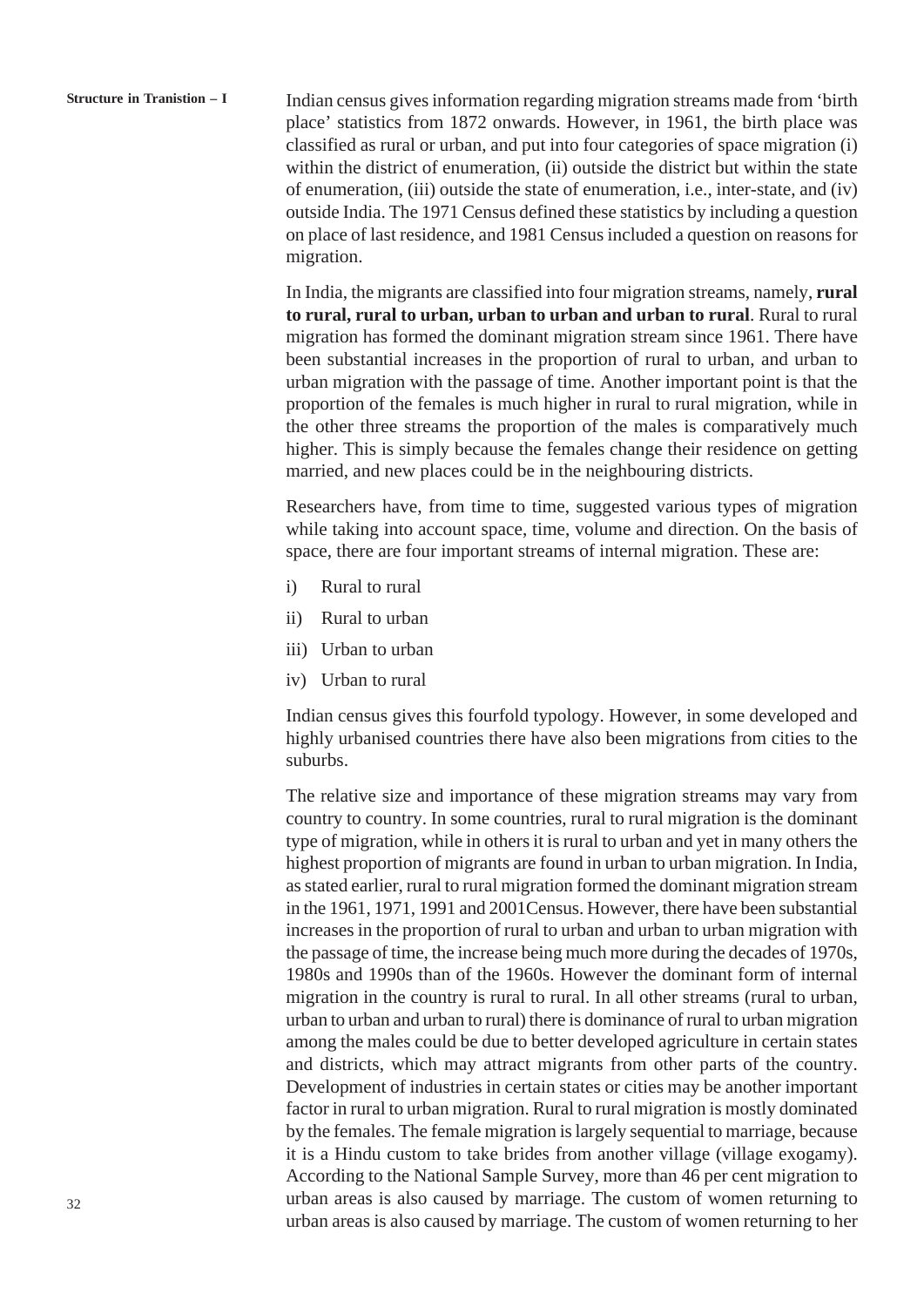parents to deliver her first child also accounts for significant internal migration.

**Migration**

Typology based on time classified migration into long range migration and short range or seasonal migration. When a move is made for a longer period, it is called long range migration. However, when there is permanent shift of population from one region to another, it is known as permanent migration. But when people shift to the sites of temporary work and residence for some or several months, it is known as periodic or seasonal migration. For example, during peak agricultural season excess labour is required, and people from the neighbouring areas is also caused by marriage. The custom of women returning to her parents to deliver her first child also accounts for significant internal migration.

Typology based on time classifies migration into long range migration and short range or seasonal migration. When a move is made for a longer period, it is called long range migration. However, when there is permanent shift of population from one region to another, it is known as permanent migration. But when people shift to the sites of temporary work and residence for some or several months, it is known as periodic or seasonal migration. For example, during peak agricultural season excess labour is required, and people from the neighbouring areas go to these places for seasonal work.

Apart from these two important types, migration could be voluntary or involuntary or forced, brain drain (migration of young skilled persons) and migration of refugees and displaced persons.

## **5.2.4 Characteristics**

There are some important characteristics of the migrants and migration. An important characteristic is the age selectivity of the migrants. Generally, young people are more mobile. Most migration studies, especially in developing countries, have found that rural-urban migrants are predominantly young adults and relatively better educated than those who remain at the place of origin. It is obvious that migration for employment takes place mostly at the young adult ages. Also a major part of the female migration consequential to marriage occurs at the young adult ages. Thus people have a tendency to move when they are between their teens and their mid-thirties (15-35 years) than at other ages.

Another important characteristic is that the migrants have a tendency to move to those places where they have contracts and where the previous migrants sere as links for the new migrants, and this chain is thus formed in the process, and is usually called chain migration. Various studies show that people do not blindly go to a new place. They usually have kinship chains and networks of relatives and friends who help them in different ways. In some cases, the migrants not only tend to have the same destination but also tend to have the same occupation. For example, research reveals that in certain hotels in Jaipur almost all the workers belong to one particular sub-region of Kumaon. The agricultural labourers in Punjab and Haryana are mainly from Bihar and Eastern Uttar Pradesh.

## **Check Your Progress 1**

i) What is the sociological significance of migration? Use six lines to answer.

...............................................................................................................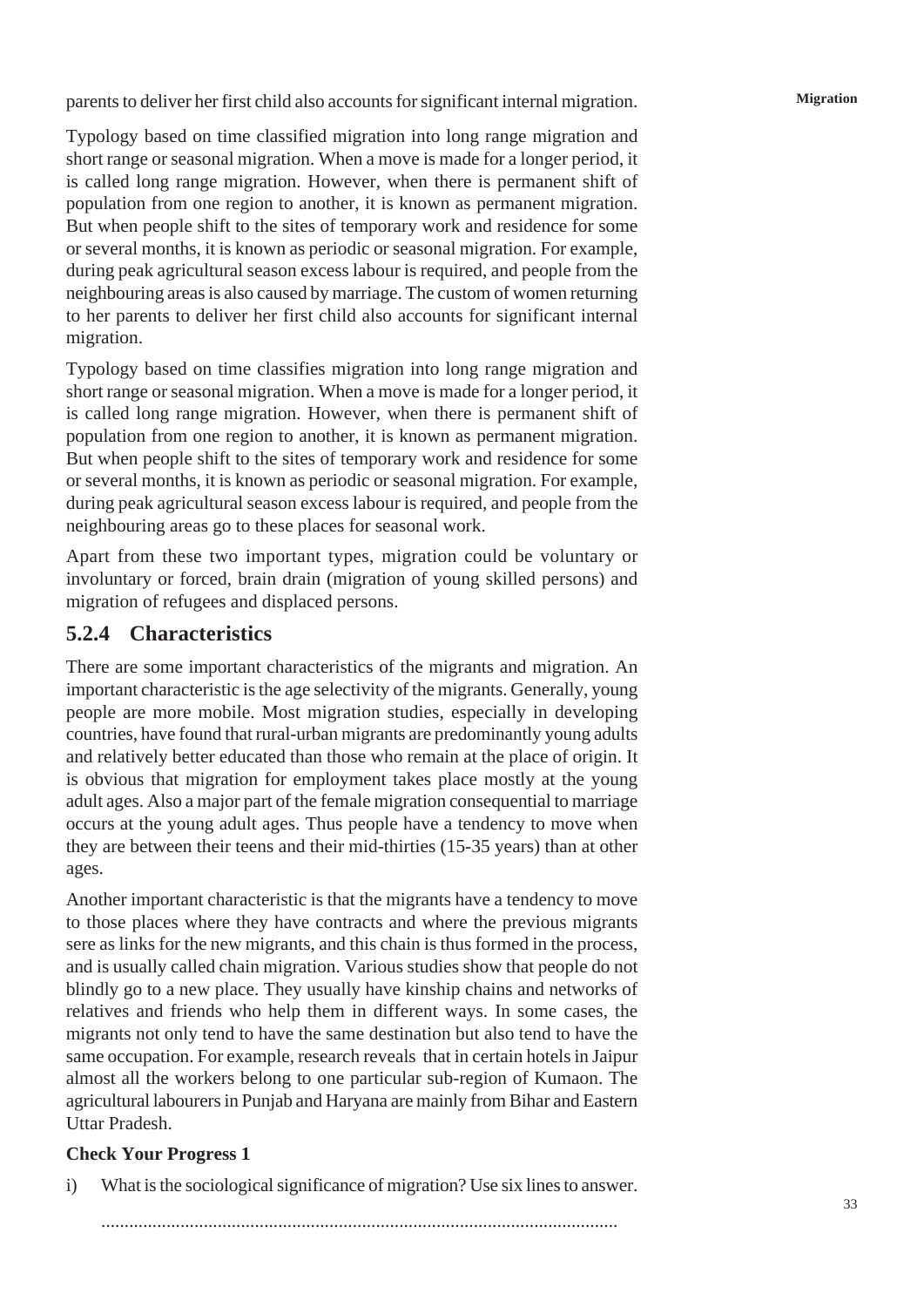............................................................................................................... ............................................................................................................... ...............................................................................................................

...............................................................................................................

- ...............................................................................................................
- ii) What are the important variables taken into consideration in defining migration? Use four lines to answer.

...............................................................................................................

...............................................................................................................

...............................................................................................................

- ...............................................................................................................
- iii) Classify the following types of migration:
	- a) From Kerala to the Gulf-countries.
	- b) From Kerala to Delhi.
	- c) From Bihar to the West Indies.
	- d) Arrival of people from Bangaldesh to India
	- e) Arrival of people to Rajasthan from Karnataka.

## **5.3 REASONS FOR MIGRATION**

It is important to know why some migrate while others do not. The important factors, therefore, which cause migration or which motivate people to move may broadly be classified into four categories: economic factors, demographic factors, socio-cultural factors, and political factors.

#### **5.3.1 Economic Factors**

The major reason of voluntary migration is economic. In most of the developing countries, low agricultural income, agricultural unemployment and underemployment are the major factors pushing the migrants towards areas with greater job opportunities. Even the pressure of population resulting in a high man-land ratio has been widely recognised as one of the important causes of poverty and rural outmigration. Thus, almost all studies indicate that most of the migrants have moved in search of better economic opportunities. This is true of both internal as well as international migration.

The most important economic factors that motivate migration may be termed as 'Push Factors' and 'Pull Factors'. In other words it is to see whether people migrate because of the compelling circumstances at the place of origin which pushed them out, or whether they are lured by the attractive conditions in the new place. Now we shall discuss these factors.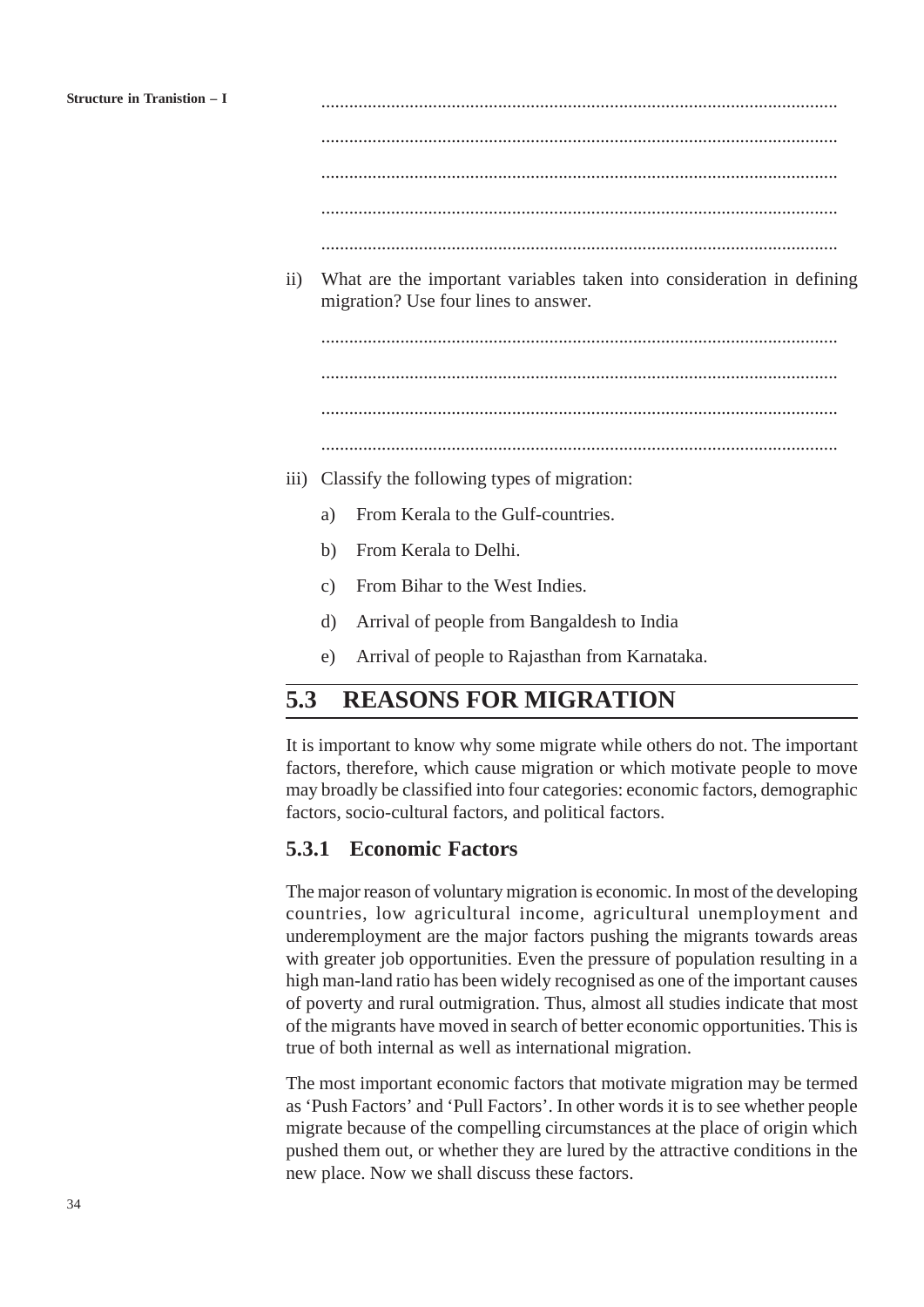#### i) **Push Factors**

The push factors are those that compel or force a person, due to various reasons, to leave that place and go to some other place. For example, adverse economic conditions caused by poverty, low productivity, unemployment, exhaustion of natural resources and natural calamities may compel people to leave their native place in search of better economic opportunities. An ILO study reveals that the main push factor causing the worker to leave agriculture is the lower levels of income, as income in agriculture is generally lower than the other sectors of the economy. According to the estimates of the Planning Commission over one-third of the rural population is below the poverty line. Due to rapid increase in population, the per capita availability of cultivable land has declined, and the numbers of the unemployed and the underemployed in the rural areas have significantly increased with the result that the rural people are being pushed to the urban areas. The non-availability of alternative sources of income in the rural area is also another factor for migration. In addition to this, the existence of the joint family system and laws of inheritance, which do not permit the division of property, may also cause many young men to migrate to cities in search of jobs. Even sub division of holdings leads to migration, as the holdings become too small to support a family.

#### ii) **Pull Factors**

Pull factors refer to those factors which attract the migrants to an area, such as, opportunities for better employment, higher wages, better working conditions and better amenities of life, etc. There is generally cityward migration, when rapid expansion of industry, commerce and business takes place. In recent years, the high rate of movement of people from India as well as from other developing countries to the USA, Canada and now to the Middle-East is due to the better employment opportunities, higher wages and better amenities of life, variety of occupations to choose from and the possibility of attaining higher standard of living. Sometimes the migrants are also attracted to cities in search of better cultural and entertainment activities or bright city lights. However, pull factors operate not only in the rural-urban migration, but also in other types of internal as well as international migration.

Sometimes a question is asked which factors are more important, push or pull? Some argue that the push factor is stronger than the pull factor as they feel that it is the rural problems rather than the urban attractions that play a crucial role in the shift of the population. On the other hand, those who consider the pull factors as more important emphasise high rates of investment in urban areas leading to more employment and business opportunities and greater attraction for the city way of life.

This classification of motives for migration into push and pull factors is very useful in analysing determinants of migration, but all migratory movements cannot be explained by these factors alone. Moreover, sometimes migration may occur not by push or pull factors alone but as a result of the combined effect of both.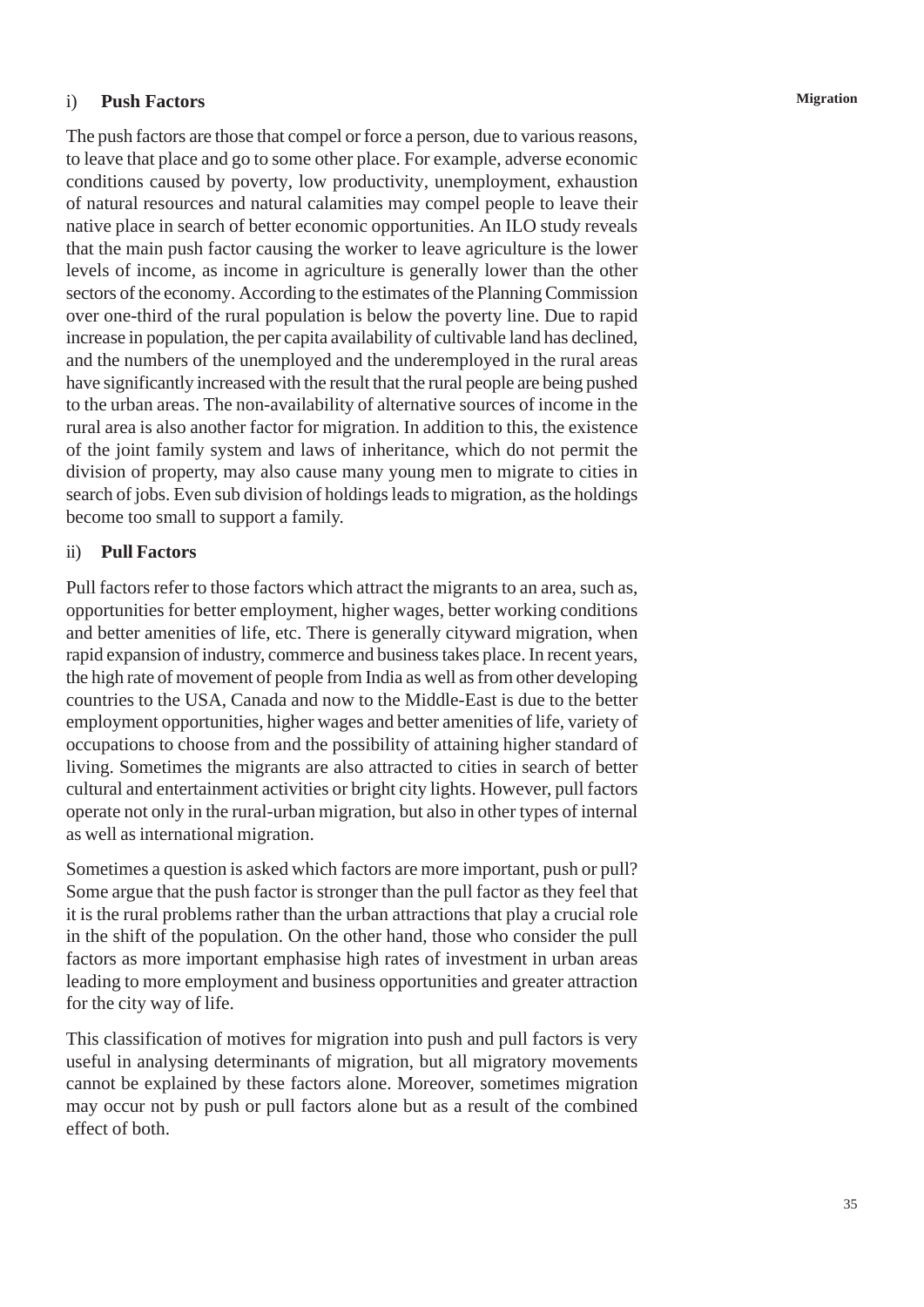

#### iv) **Push Back Factors**

In India, and in some other developing countries also, another important factor which plays crucial role in migration is 'push back factor'. In India, according to Asish Bose, the urban labour force is sizeable, and the urban unemployment rates are high, and there also exist pools of underemployed persons. All these factors acts in combination as deterrents to the fresh flow of migration from the rural to urban areas. He calls this as a 'push back factor'. He further adds that if new employment opportunities are created in the urban areas, the first persons to offer themselves for employment are the marginally employed already residing in those areas, unless of course special skills are required.

### **5.3.2 Socio-Cultural and Political Factors**

Besides these push and pull factors, social and cultural factors also play an important role in migration. Sometimes family conflicts also cause migration. Improved communication facilities, such as, transportation, impact of the radio and the television, the cinema, the urban-oriented education and resultant change in attitudes and values also promote migration.

Sometimes even political factors encourage or discourage migration. For instance, in our country, the adoption of the jobs for 'sons of the soil policy' by the State governments will certainly affect the migration from other states. The rise of Shiv Sena in Bombay, with its hatred for the migrants and the occasional eruption of violence in the name of local parochial patriotism, is a significant phenomena. Even in Calcutta, the Bengali-Marwari conflict will have farreaching implications. And now Assam and Tamil Nadu are other such examples. Thus the political attitudes and outlook of the people also influence migration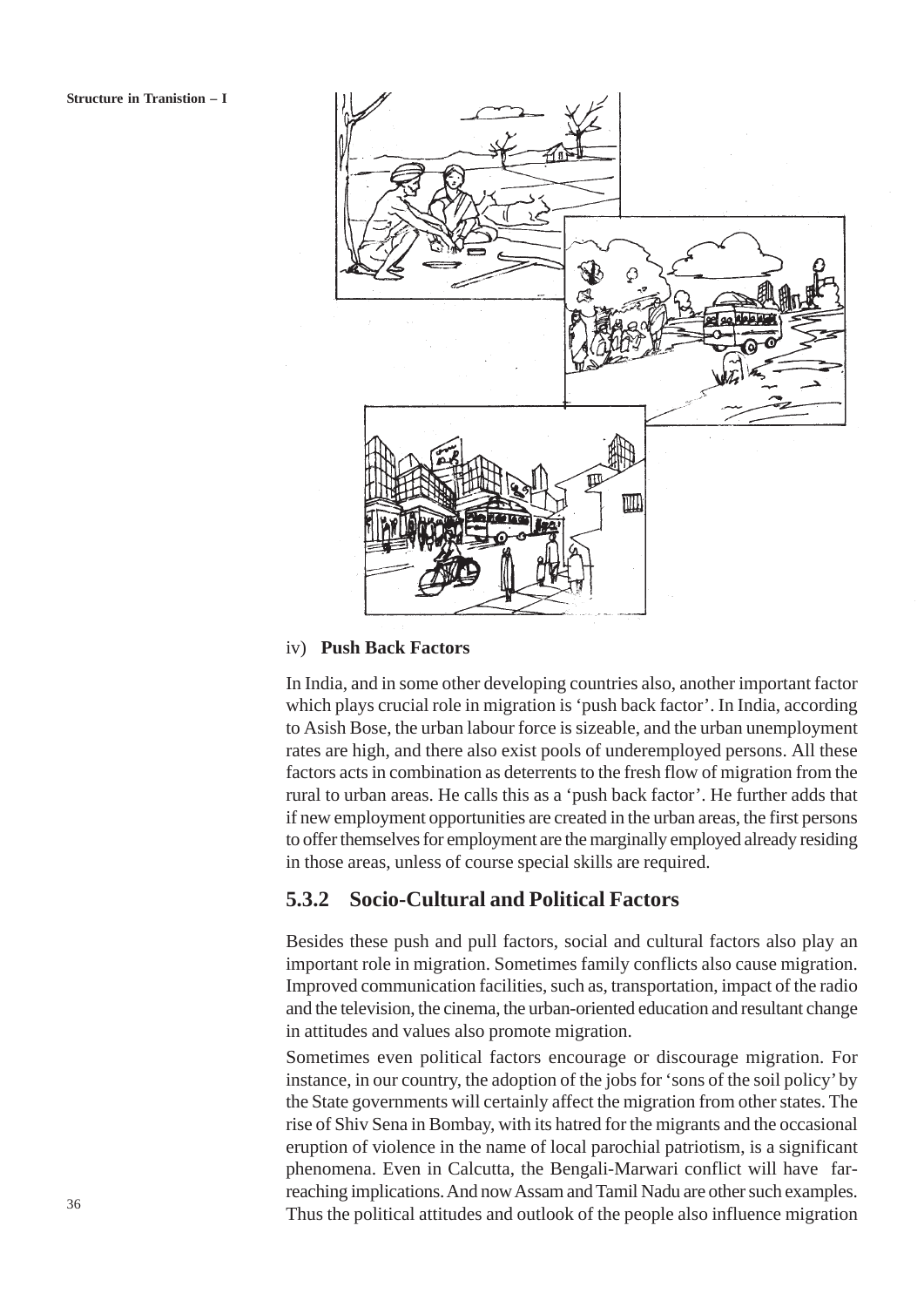to a great extent. There have also been migrations from Kashmir and Punjab because of the terrorist activities.

#### **Box 1. Reasons of Migration**

#### **An Analysis of Census Data**

In the Indian Census, data on reasons for migration were collected for the first time in the 1981 Census.These reasons are given in the following table.

**Table 1 : Per cent distribution of life-time migrants of each sex by reasons for migration, India 1981**

| <b>Sex</b> | <b>Reasons</b> for<br>migration | <b>Total</b> | <b>Rural</b> to<br><b>Rural</b> | <b>Rural</b> to<br>Urban | <b>Rural</b> to<br>Urban | <b>Rural</b> to<br><b>Urban</b> |
|------------|---------------------------------|--------------|---------------------------------|--------------------------|--------------------------|---------------------------------|
| Male       | Employment                      | 30.79        | 19.49                           | 47.49                    | 41.12                    | 27.00                           |
|            | Education                       | 5.15         | 4.18                            | 8.07                     | 6.20                     | 3.17                            |
|            | Associational                   | 30.57        | 33.74                           | 23.54                    | 31.52                    | 31.89                           |
|            | Marriage                        | 3.05         | 5.46                            | 1.17                     | 0.99                     | 2.23                            |
|            | <b>Others</b>                   | 30.44        | 37.12                           | 19.73                    | 21.18                    | 35.73                           |
|            |                                 | 100.00       | 100.00                          | 100.00                   | 100.00                   | 100.00                          |
| Female     | Employment                      | 1.92         | 1.13                            | 4.20                     | 4.46                     | 3.34                            |
|            | Education                       | 0.88         | 0.43                            | 2.58                     | 2.21                     | 1.00                            |
|            | Associational                   | 14.72        | 8.64                            | 29.27                    | 35.89                    | 21.23                           |
|            | Marriage                        | 72.34        | 81.73                           | 51.53                    | 43.56                    | 59.33                           |
|            | <b>Others</b>                   | 10.14        | 8.07                            | 12.42                    | 13.88                    | 15.10                           |
|            |                                 | 100.00       | 100.00                          | 100.00                   | 100.00                   | 100.00                          |

It is clear from the data that among the male migrants from rural to urban and urban to urban, employment was the most important reason. Education accounted only for about 3 to 8 per cent of migration according to these migration streams. Among women, as expected, marriage was the most important reason for migration, followed by associational migration. Employment and education accounted for a very small proportion of th females.

Besides economic factors, sometimes lack of educational opportunities, medical facilities and many other facilities including the desire to break away from the traditional constraints of rural social structure may push people out of the rural areas. However, all migration caused by push factors are not confined to the rural areas only as there are also migration flows between rural areas and urban areas, indicating movement of people out of comparatively poor areas to areas with relatively better opportunities.

#### **Activity 1**

Find out if any of the members in two neighbouring families were born outside your city, when they come, and what reasons they had in mind for coming there? Then try to illustrate the types of migration and causes of migration from these cases. Compare your note if possible with other students of the study centre.

#### **Check Your Progress 2**

Tick mark the correct answer :

- i) One of the important reasons for the out migration of the rural people is:
	- a) growing pressure of population,
	- b) rural poverty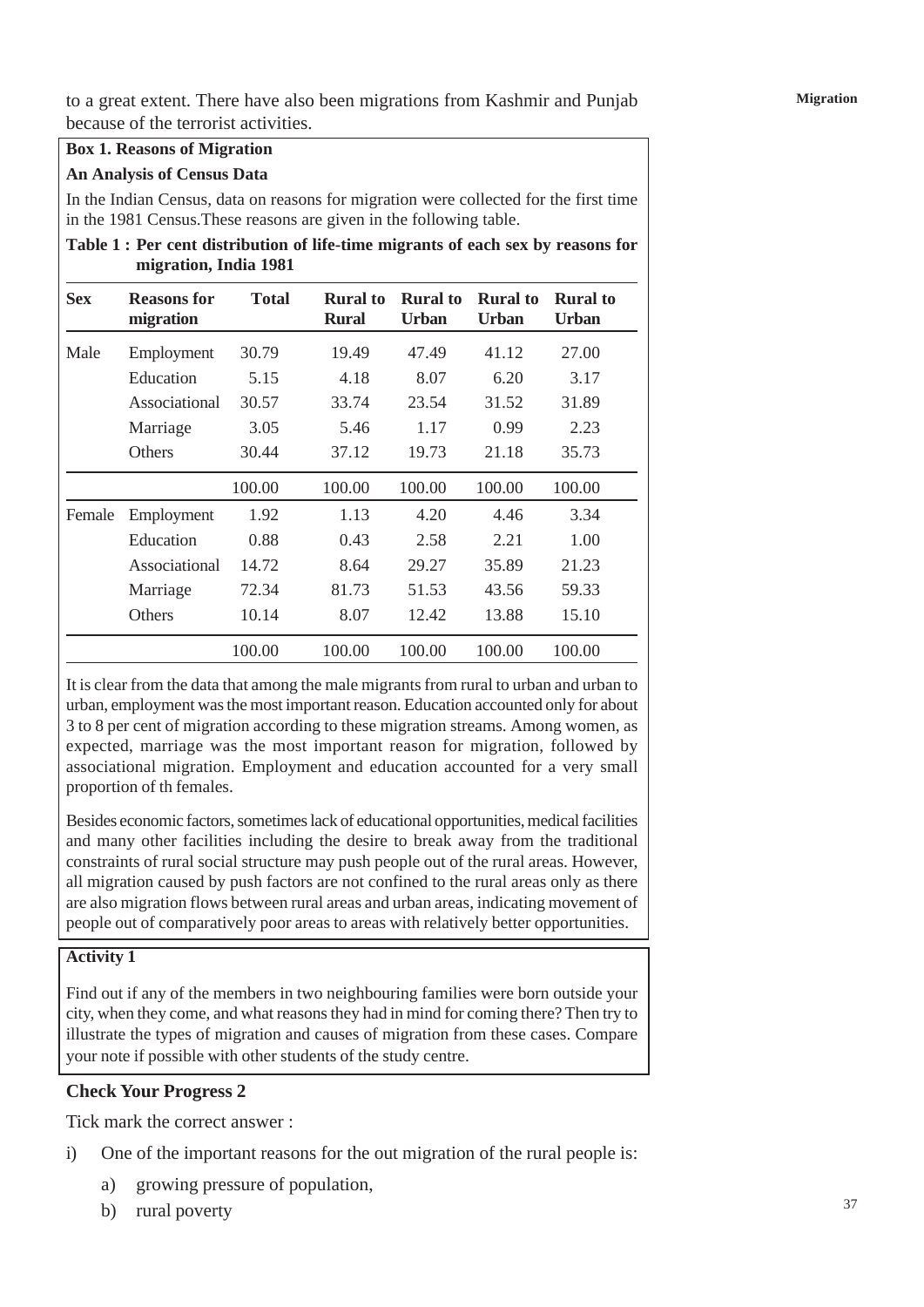#### **Structure in Tranistion – I**

- c) rural unemployment
- d) all of the above.
- ii) Factors which attract the migrants for migration are known as:
	- a) Push factors,
	- b) Pull factors,
	- c) Push back factors,
	- d) All of the above.
- iii) Which one of the following is not a type of migration:
	- a) Rural to Rural.
	- b) Rural to Urban
	- c) Urban to urban
	- d) None of the above.

## **5.4 CONSEQUENCES OF MIGRATION**

The consequences of migration are diverse. However, some of the important consequences discussed in this unit are economic, demographic, social and psychological. These consequences are both positive as well as negative. Some of these affect the place of departure while others influence the place of destination.

#### **5.4.1 Economic**

Migration from a region characterised by labour surplus helps to increase the average productivity of labour in that region, as this encourages labour-saving devices and/or greater work participation by the remaining family workers. On the other hand, there is a view that migration negatively affects the emigrating region and favours the immigrating region, and that migration would widen the development disparity between the regions, because of the drain of the resourceful persons from the relatively underdeveloped region to the more developed region. But the exodus of the more enterprising members of a community cannot be considered a loss, if there is lack of alternative opportunities in the rural areas. As long as migration draws upon the surplus labour, it would help the emigrating region. It will have adverse effects only if human resources are drained away at the cost of the development of the region. Another important point is that when migration draws away the unemployed or underemployed, it would enable the remaining population of the region to improve their living conditions as this would enable the remaining population to increase the per capita consumption, since the total number of mouths to be fed into is reduced as a result of emigration.

However, the labour-sending regions may gain economically by the money brought in by the emigrants. In India, the influx of the rural migrants to cities and towns has resulted in a steady outflow of cash from the urban to rural areas. Most migrants are single males, who after securing urban employment generally send a portion of their income to their village homes to supplement the meagre incomes of their families. At the same time, it also affects the savings of the family as sometimes the migrants take money (family savings) with them, which is necessary for their travel and stay in a new place. In recent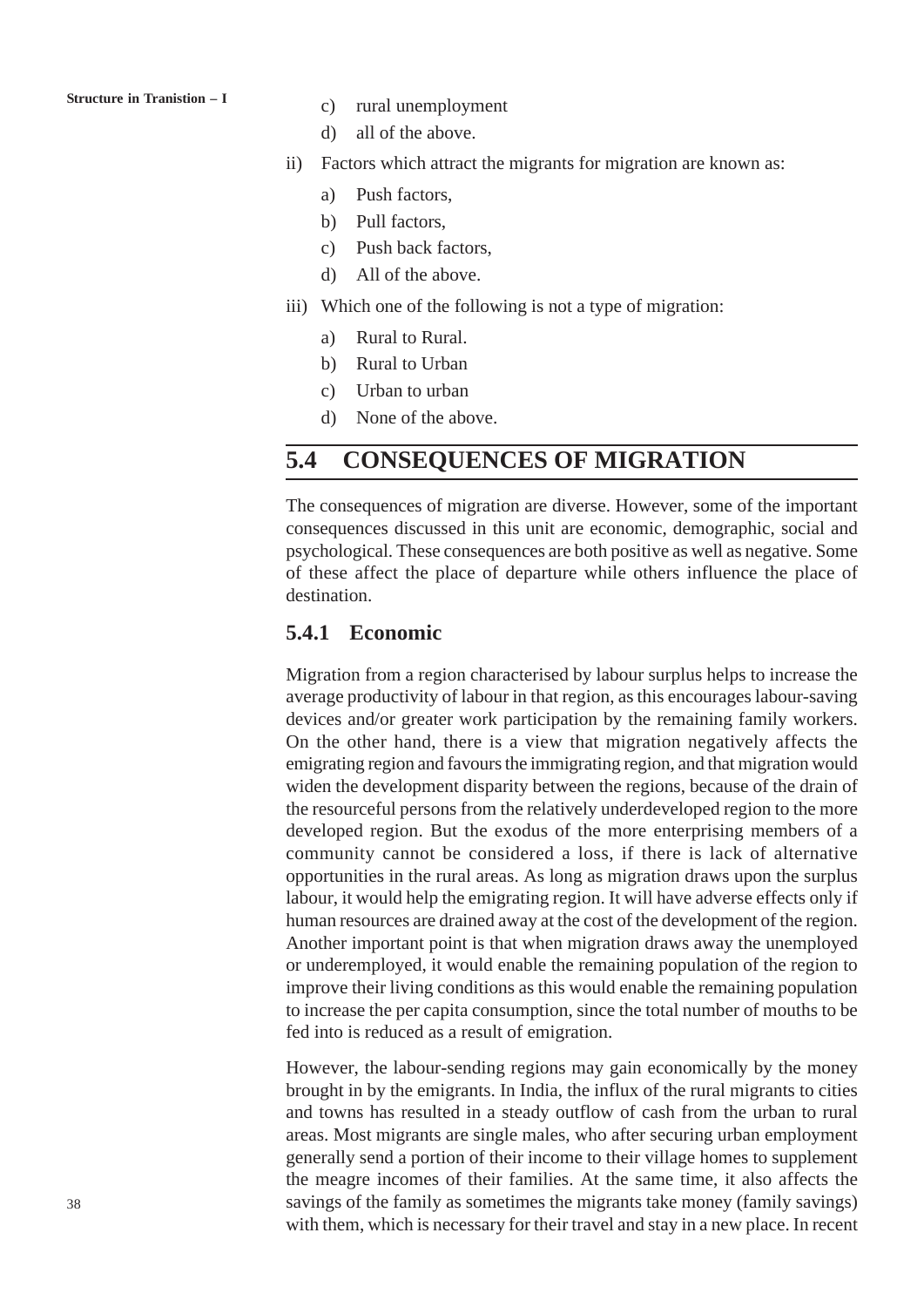times, a sudden increase in migration to the Middle East has resulted in steep rise in the remittances of foreign money in our country. In 1979, it was found that the annual remittances to the tiny state of Kerala were estimated to Rs.4000 million.

The rising inflow of money from the Gulf countries has resulted in the building of houses and buying of agricultural land, and even investments in business and industry. This has also resulted in the rise in the levels of consumption in the family. Money is also being spent on children's education. On the other hand, the outflow of men has caused labour shortages and has pushed wages upwards.

## **5.4.2 Demographic**

Migration has a direct impact on age, sex and occupational composition of the sending and receiving regions. Migration of the unmarried males of young working age results in imbalances in sex ratio. The absence of many young men from the villages increases the proportion of other groups, such as, women, children and old people. This tends to reduce the birth rate in the rural areas. Further the separation of the rural male migrants from their wives for long durations also tends to reduce the birth rate.

### **5.4.3 Social and Psychological**

Urban life usually brings about certain social changes in the migrants. Those migrants who return occasionally or remain in direct or indirect contact with the households of their origin are also likely to transmit some new ideas back to the areas of origin. Several studies attribute technological change to the dynamism of the return migrants, who bring money as well as knowledge and experience of different production techniques, and this may lead to mechanisation and commercialisation of agricultural activity. A number of ex-servicemen, on retirement go back to their native areas and promote such practices in the villages. Contact with the urban and different cultures also brings attitudinal change in the migrants, and helps them to develop more modern orientation, including even the consumerist culture in their own areas.

On the other hand, migration which results in the absence of the adult males for long periods of time may cause dislocation of the family, and, under such circumstances, women and children often have to take over more and different types of work and other more important roles in household decision-making. Studies have revealed very disturbing effects of the male migration from Kerala. Neurosis, hysteria and depression are said to be on the increase among the emigrant workers' wives in Kerala. The gulf boom has also taken a toll of mental health of the families.

#### **Check Your Progress 3**

i) How is the labour-sending region benefited by the process of migration? Answer in about seven lines.

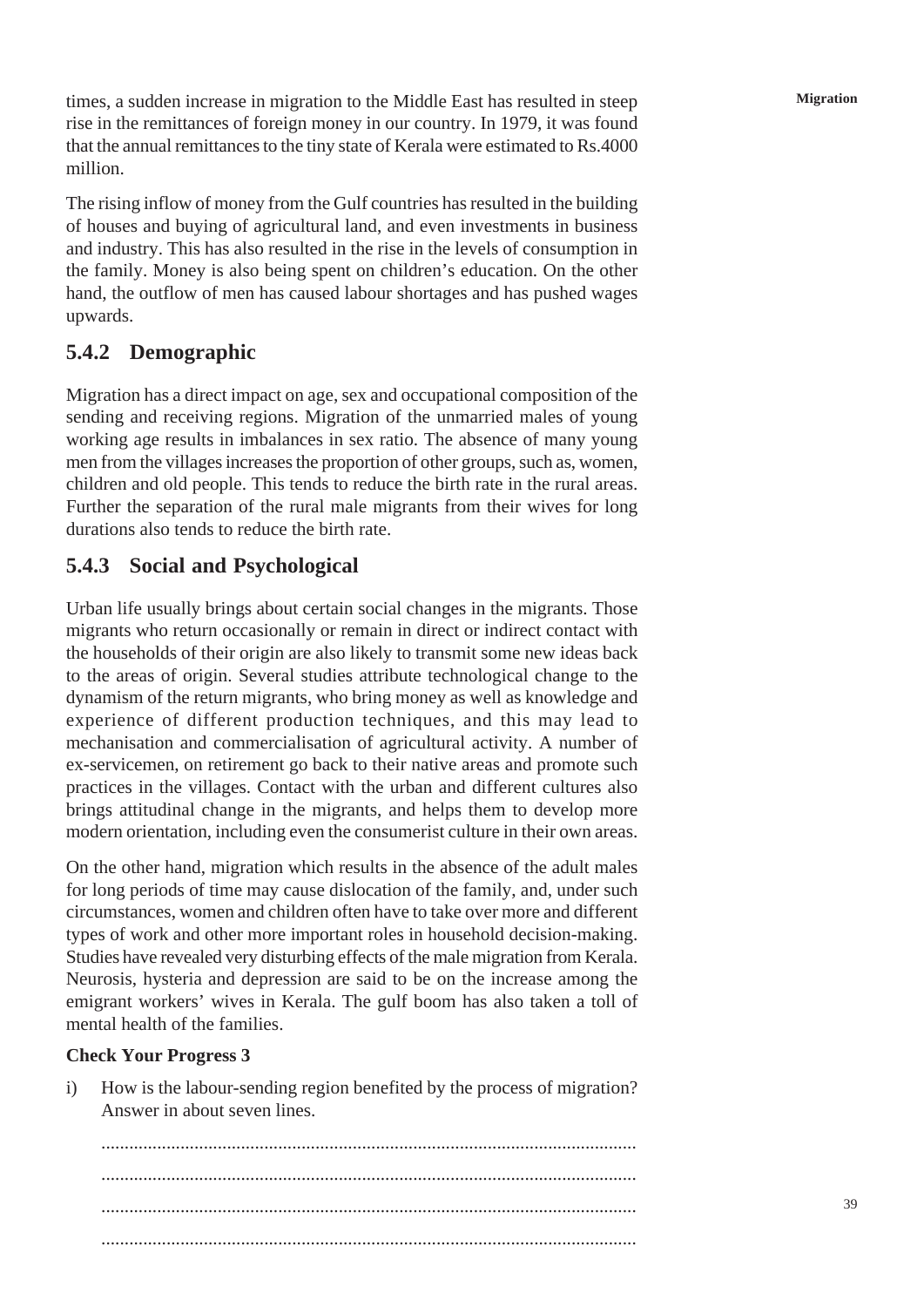................................................................................................................... ...................................................................................................................

ii) Write in about seven lines the socio-psychological consequences of migration.

................................................................................................................... ................................................................................................................... ................................................................................................................... ................................................................................................................... ...................................................................................................................

...................................................................................................................

iii) Tick mark the correct answer.

Large exodus of refugees may

- a) create no problem for the countries of destination,
- b) create only economic problems for the countries of destination,
- c) create only health and ecological problems for the countries of destination,
- d) create social, economic and political problems depending on the dimensions of the exodus of refugees.

## **5.5 PROBLEMS OF REFUGEES AND DISPLACED PERSONS**

Sometimes forced movements of people take place due to political and religious disturbances or wars. Such movements shift people to the neighbouring countries as refugees. The United Nations defines "a refugee as every person, who owing to well-founded fear of being persecuted for reasons of race, religion, nationality, membership of a particular social group or political opinion, is outside the country of his nationality and is unable or, owing to such fear, is unwilling to avail himself of the protection of that country." (U.N. 1984)

Thus many international movements of population involving very large numbers have occurred due to compelling reasons of political, religious or racial character. Perhaps the largest movement of people in this century has occurred in the Indian sub-continent. The partition of the country in 1947 into the Indian Union and Pakistan led to large exodus of the refugees into each nation from the other. Estimates indicate that not less than 7 million persons went to Pakistan from India and more than 8 million people came to India from Pakistan. Indo-Pakistan war in 1971 also caused a large number of people from East Pakistan (now Bangladesh) to move into the north-eastern states of India as refugees, and this became a permanent problem for the region, as much as "Bihari" Muslims continue to be problematic for Pakistan and Bangladesh.

Some of the largest forced international migrations in history have occurred in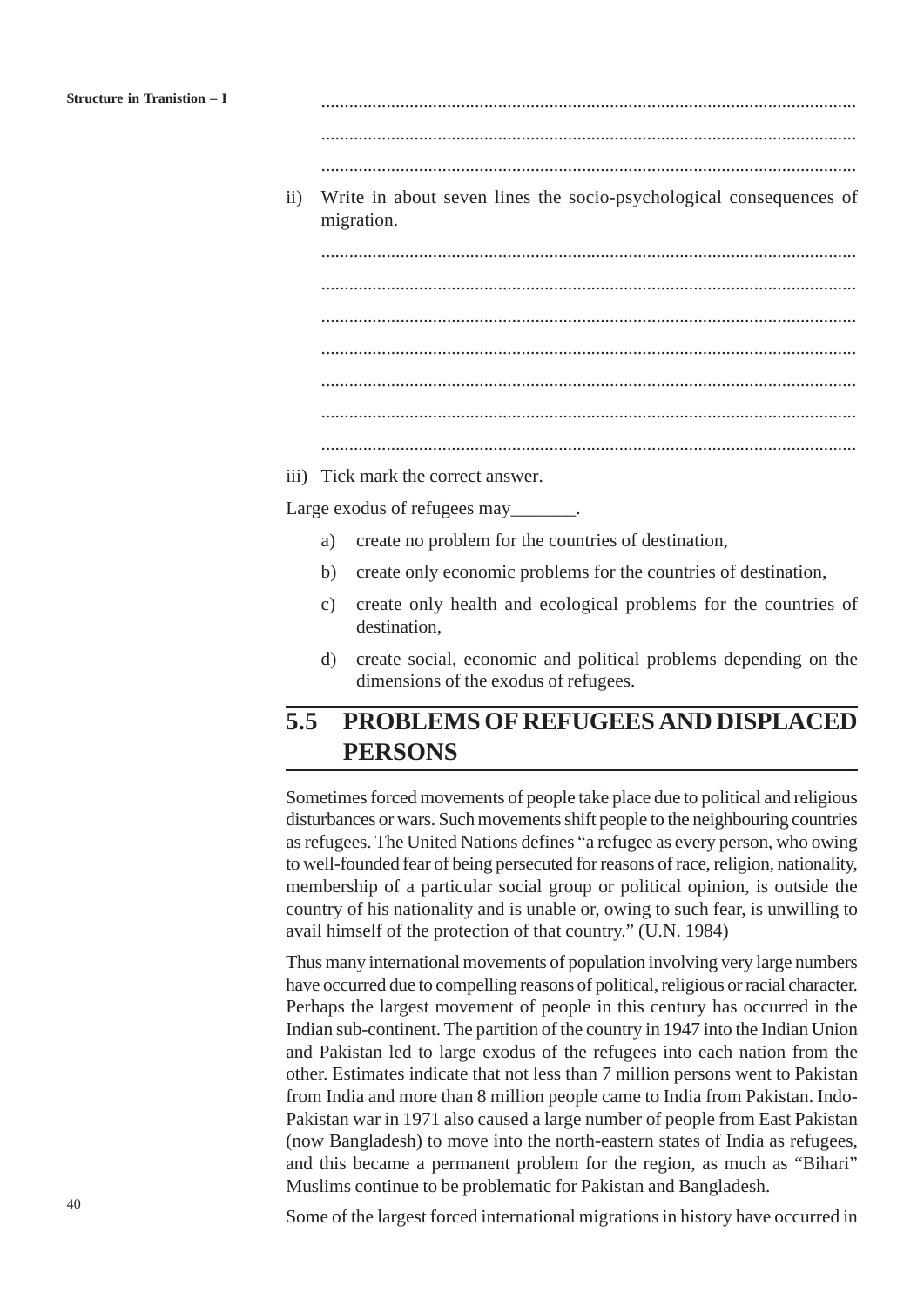recent times in Asia. For example, in the 12 years following 1975 more than 1.7 million refugees have left Vietnam, Kampuchea and Laos. Soviet intervention in Afghanistan, in 1979, produced a flow of refugees which has led to some 2.7 million being temporarily settled in Pakistan and 1.5 million in Iran. Most of these refugees are still in the camps in the neighbouring countries. Recently, due to political disturbances in Sri Lanka, large numbers of Tamilians have entered India, and are staying in Tamil Nadu.

It is found that on humanitarian grounds the refugees are often given shelter by the governments of various countries. However, the sudden influx of the refugees creates enormous pressure on the native society. It leads to short supply of essential commodities, ecological imbalances and health hazards in the countries of asylum. The large magnitude and the various economic, political and social dimensions of the exodus of the refugees create many problems, particularly for the countries of destination. Sometimes they cause political complications in the receiving countries. They organise themselves by forming groups, and pressurise the governments for some concessions. For example the United Kingdom, Canada and Sri Lanka are facing political and racial crises due to migration. Sometimes this causes clashes between the natives and migrants. Sri Lanka is a recent example of this.

But, in some instances, the refugees do make a positive contribution to the development of the host country, when settled in sparsely populated areas, by clearing and cultivating land.

## **5.6 MIGRATION POLICY**

In India, little attention has been paid at the policy level to control the pattern of either international or internal migration. At the international level, the country does not have even up to date statistics of the immigrants and the emigrants although most of the international migration is controlled by passports and visa permits, etc. Questions have been raised about the brain drain from India in various forums, but nothing has been done to stop it as there are considerable numbers of educated unemployment in the country. It is only recently that the ministry of labour established a cell to protect the interests of the Indian emigrants, who are working as skilled, semi-skilled and unskilled workers in other countries, especially in the Middle East.

At the national level, the government has not shown any concern for the problems relating to internal migration, and has, therefore, not formulated any policy. Although rural to rural migration, as indicated earlier, constituted the dominant migration stream among both the males and the females, very little is known about the factors that govern this migration except through the 1981 Census. Since major part of rural to rural migration is associational or for unspecified reasons, it is necessary to understand it more clearly.

There has been significant seasonal migration of agricultural labourers in different parts of the country, especially those parts which are experiencing the green revolution. Not much information is available about the volume of this stream of the migrants or their duration of stay.

As rural to urban migration is next only to rural to rural migration, and is quite sizeable, it is influenced by the urbanisation policies and programmes. In the Fourth and Fifth Five Year Plans, the need for a balanced spatial distribution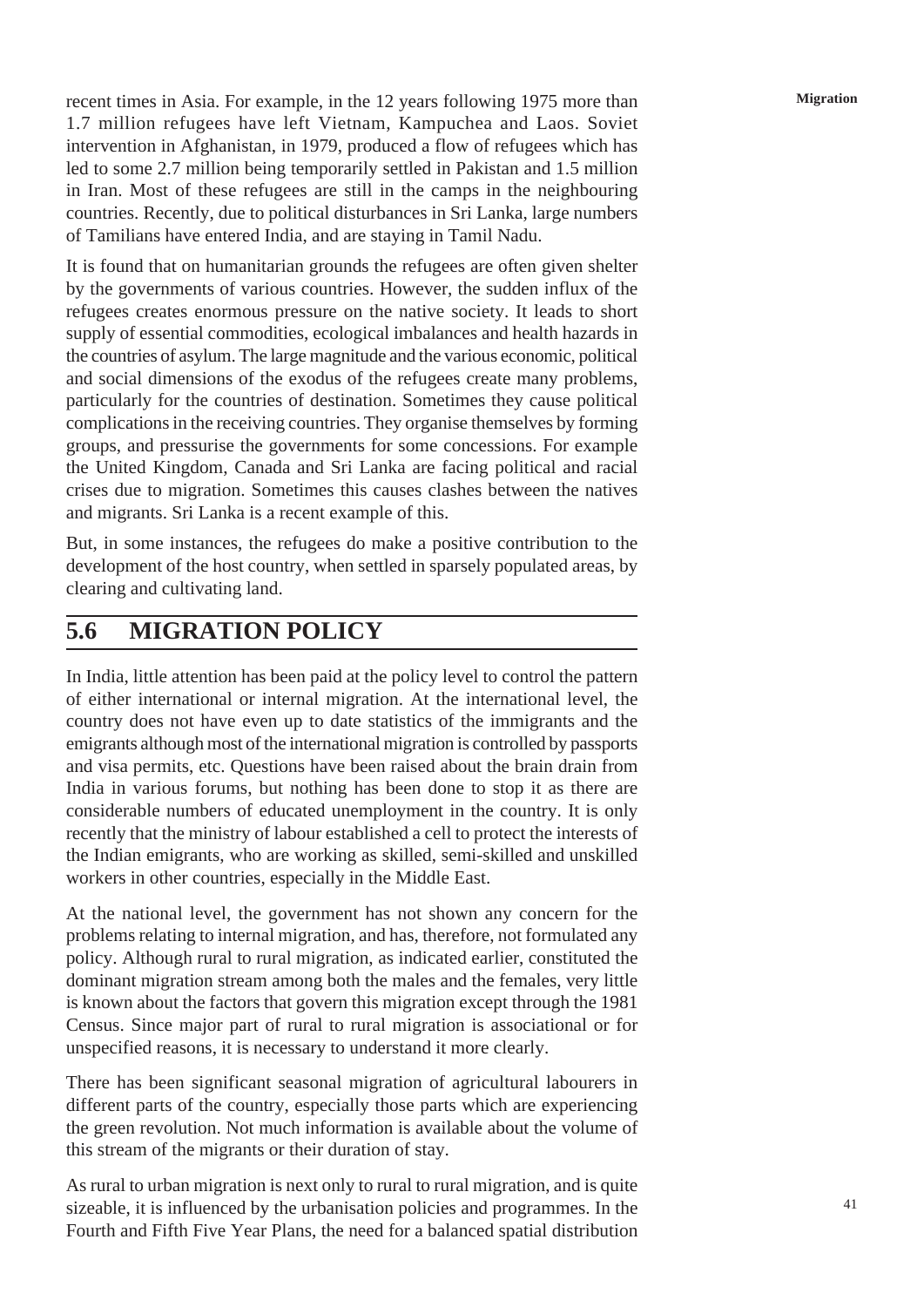Recognising the problems associated with the rapid growth of big cities (million plus), the government is now trying to adopt policies which would help in controlling migration to big cities and metropolises. During the 1980s, emphasis was on the provision of adequate infrastructural and other facilities in the small, medium and intermediate towns so that they could serve as growth and service centers for the rural region. The Planning Commission emphasised the needs for positive inducements to establish new industries and other commercial and professional establishments in small and medium towns. In the next unit (Unit 6) of this block, we shall take note of these problems in a detailed manner.

Thus, in the absence of any specific migration policy, it is difficult to predict the major directions of future migration flows. However, considering government's emphasis on developing small, medium and intermediate cities, it is expected that intermediate cities and medium towns will attract more migrants in the future. Although industrial cities, with expanding industries, will continue to attract new migrants, the young educated males and females may have a greater tendency to seek white collar employment in small towns and cities.

#### **Check Your Progress 4**

\_\_\_\_\_\_\_\_\_.

Tick mark the correct answer.

- i) In recent years, the Ministry of Labour, Government of India, has established a cell to protect the interest of the Indian emigrants who are working
	- a) only as skilled workers in other countries,
	- b) only as unskilled workers in other countries,
	- c) only as semi-skilled workers in other countries,
	- d) All of the above are correct.
- ii) Considering the government's emphasis on developing small, medium and intermediate cities, it is expected that
	- a) intermediate cities will attract more migrants in future and big cities will reduce their importance.
	- b) Although big cities will continue to attract the migrants, the young educated migrants may have greater tendency to seek white collar employment in small towns and cities.
	- c) Rural to urban migration will stop in future.
	- d) All are correct.

## **5.7 LET US SUM UP**

In this unit, we have explained that migration, which refers to the movements of people from one place to another, is an important demographic process, which affects the spatial distribution of the population in a country. Then we have highlighted the factors which motivate people to move from one area to another. Related to this are the types of moves which people make in terms of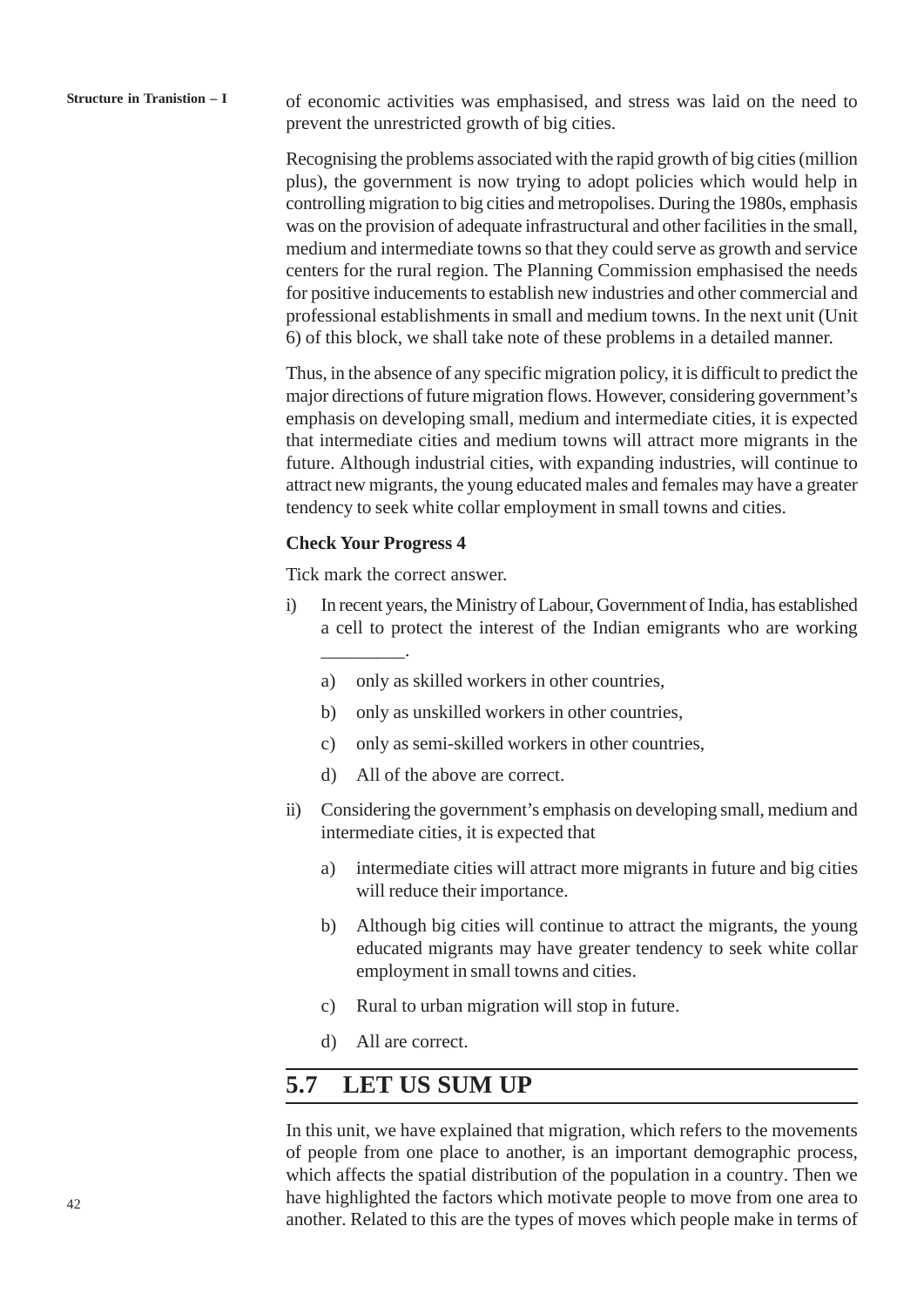direction and duration of move, and whether the move are voluntary or involuntary. Then we came to the consequences of migration. In other words, what happens to the place from where the migrants move and to the place where they arrive. We have discussed the problems created by the refugees and displaced persons. Lastly, we have highlighted the Migration Policy.

| <b>KEY WORDS</b><br>5.8 |  |
|-------------------------|--|
|-------------------------|--|

| <b>Fertility</b> | : Biological potentiality of reproduction.                                                                   |
|------------------|--------------------------------------------------------------------------------------------------------------|
| <b>Migration</b> | : A process of movement of the population<br>from one place to another for a<br>considerable period of time. |
| <b>Mortality</b> | : It is the proportion of death to the total<br>population of the country in a particular<br>period of time. |

## **5.9 FURTHER READINGS**

Sinha and Ataullah, 1987. *Migration: An Interdisciplinary Approach*, Seema Publishers, Delhi.

Premi, M.K. 1980. *Urban Out-Migration* : *A Study of its Nature, Causes and Consequences*, Sterling Publishers, New Delhi.

## **5.10 ANSWERS TO CHECK YOUR PROGRESS**

### **Check Your Progress 1**

- i) Migration is a response of the human beings to the economic, social and political and demographic forces operating in the environment. It determines the size and rate of population growth of the labour force in that area. It is an important symptom of social change.
- ii) Scholars emphasise time and space as the important variables, and define migration as a movement from one place to another permanently or semipermanently.
- iii) a) Emigration
	- b) Out-migration
	- c) Emigration
	- d) Immigration
	- e) Inmigration

### **Check Your Progress 2**

- $i)$  d)
- ii) b)
- $iii)$  d)

### **Check Your Progress 3**

i) It helps increase the average productivity of the labour in that region, since migration encourages the labour-saving devices and greater work participation by the remaining labourers. This region also gains